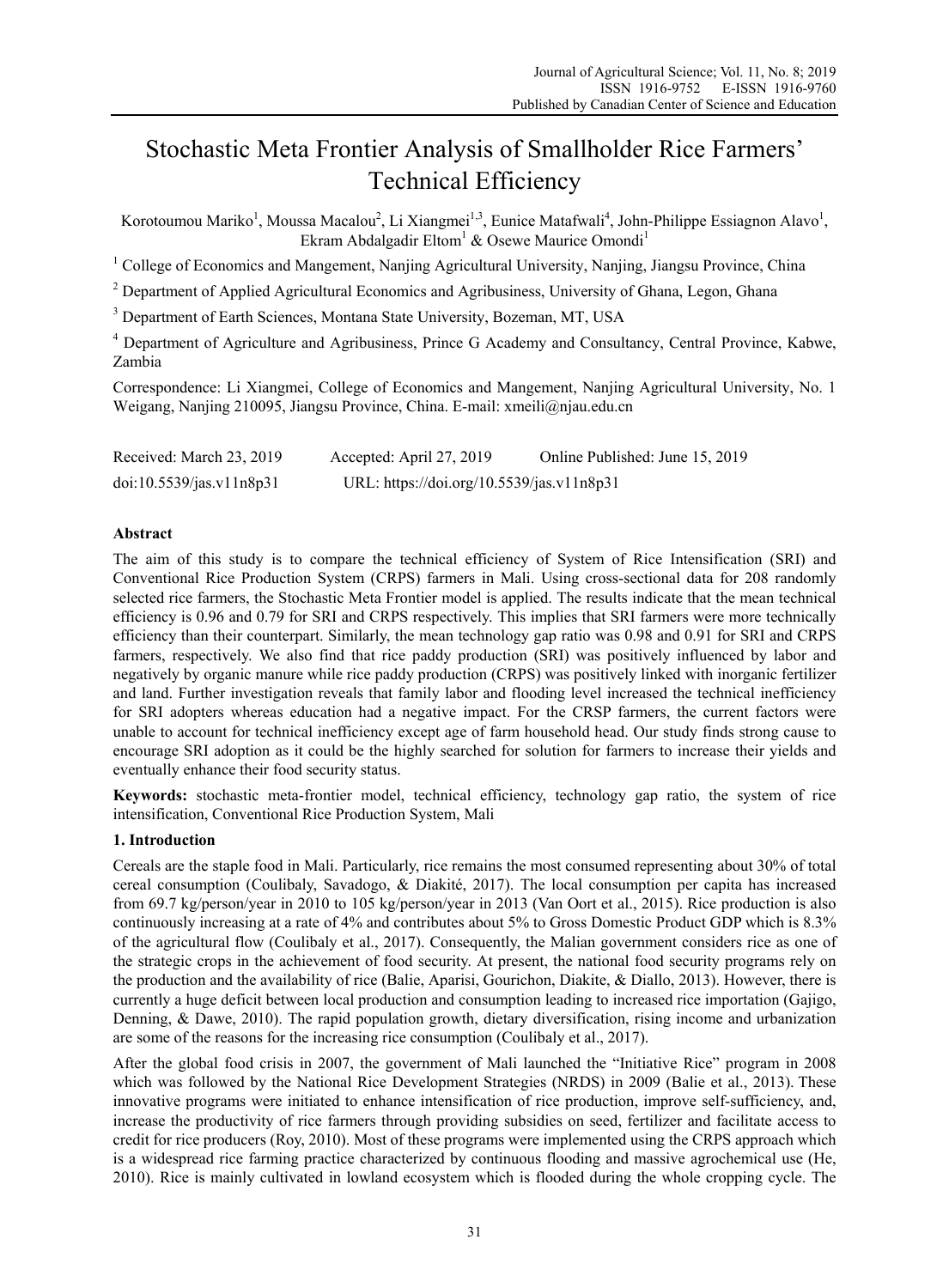flooded land helps weed control, land leveling, and transplanting. However, the practice may destroy the soil structure under saturated soil moisture conditions and lack of sustainability in rice farming. In addition to decreasing land fertility, erratic rainfall, inappropriate management of production resources, rice production cannot meet the increasing demand to provide self-sufficiency in Malian.

These factors inspired a technological dimension in rice farming using the System of Rice Intensification (SRI) principles. The SRI program started in 2007 in Timbuktu, northern region of Mali (Styger et al., 2011). The fundaments of the SRI techniques are low external inputs use, focused on organic matter use rather than chemical fertilizer, and intermittent irrigation during the vegetative stage (Uphoff & Dazzo, 2016). This aims to produce rice in a healthy and environmentally sustainable manner.

According to Xu and Jeffrey (1998), introducing new agricultural technologies do not result consequently in improving productivity in most developing countries. Therefore, an efficiency analysis was chosen as a way of investigating the reason that prevents productivity and efficiency growth in Malian rice farming.After its establishment by Farrell (1957), technical efficiency and technological gaps have been widely used in various agricultural researches to estimate the performances of given firms (Anyanwu, 2011; Dhungana, Nuthall, & Nartea, 2004; Mailena, Shamsudin, Radam, & Mohamed, 2014; J. A. Onumah, E. E. Onumah, Al-Hassan, & Bruemmer, 2013; Toma, Dobre, Dona, & Cofas, 2015). Likewise, in Mali recent studies include, Audibert (1997) measured technical inefficiency effects of paddy farmers in "*office du Nige ON*" in Mali, and Coulibaly et al. (2017) applied stochastic production frontier in measuring rice technical efficiency in ON (Audibert, 1997; Coulibaly et al., 2017; Diamoutene, Diakite, & Coulibalily, 2018). However, no study has attempted to compare the relative technical efficiency levels between the SRI and CRPS farms in Mali. Most studies applied the stochastic frontier analysis (SFA) an estimation procedure that does not offer merits when it comes to comparing groups of firms under different technology. The meta-frontier analysis (MFA) is more suitable for such comparative analysis with a group of firms using different technology (Battese, Rao, & O'Donnell, 2004; Huang, Huang, & Liu, 2014; O'Donnell, Rao, & Battese, 2008).

Mali is one of the granaries of rice production in West Africa. It is ranked second behind Nigeria, with paddy production of about 2.7million tons in 2017 (Styger & Traoré, 2018). Currently, it covers about 91% of the self-sufficient and the remaining gap is covered through imports from Asia. The average imported quantity is about 200.000 tons/year and an annual spending of 24 billion FCFA (DNCC, 2014). However, rice productivity is still low (about 3.6 t/ha) (ORYZA, 2014). The low productivity aggravates the imbalance between the demand and supply of rice in the market and therefore the production remains unsubstantial to satisfy the consumption needs of the growing population.

Therefore, this study aims to comparatively analyze the technical efficiency level of SRI and CRPS rice production system in Mali. In order to achieve this broad objective, the study (1) analyzes the productivity level of SRI and CRPS, (2) estimates the level of technical efficiency and the technology gap between these two production systems, and (3) identifies the determinants of technical inefficiency.

The study contributes to the literature in two ways. First, we use a method that is consistent with rice production reality in Mali to estimate the technical efficiency of farmers. Meta frontier analysis allows for the estimation of group specific frontier which is useful for policy makers. Finally, we compare two production practices widely used by rice farmers in an attempt to facilitate improvement in productivity and environment protection. This is very beneficial for developing countries if they are to meet the rising food demands.

The remaining part of this paper is structured as follows: Section 2 describes the materials and methods; Section 3 presents the results and discussion; Section 4 closes with conclusion and policy recommendation.

# **2. Material and Methods**

## *2.1 Data*

The study was conducted in San west plain commonly named ARPASO plain and it is the main zone where SRI practices are well developed (see Figure 1). It has a total geographic area of  $7262 \text{ km}^2$  and a population of 334911 habitats (Census, 2009). The district of San is characterized by a semi-arid climate and irrigated by the tributaries of Bani River. The average annual precipitation varies between 400-700 mm and the average temperature is between 16-39 °C. The agricultural lands are 90% constituted of loamy, and sandy soil. Specifically, rice is cultivated on 75% of agricultural lands and both SRI and CRPS are practiced by producers. Currently, the cultivated areas represent about 52% of its potential (2335.35 ha) of which 1309 ha is under total water control whereas 1026.35 ha is under control submersion. ARPASO is an irrigated land managed by a farmers' association called the Rice Farmers' Association of San West Plain created in 1976. The association is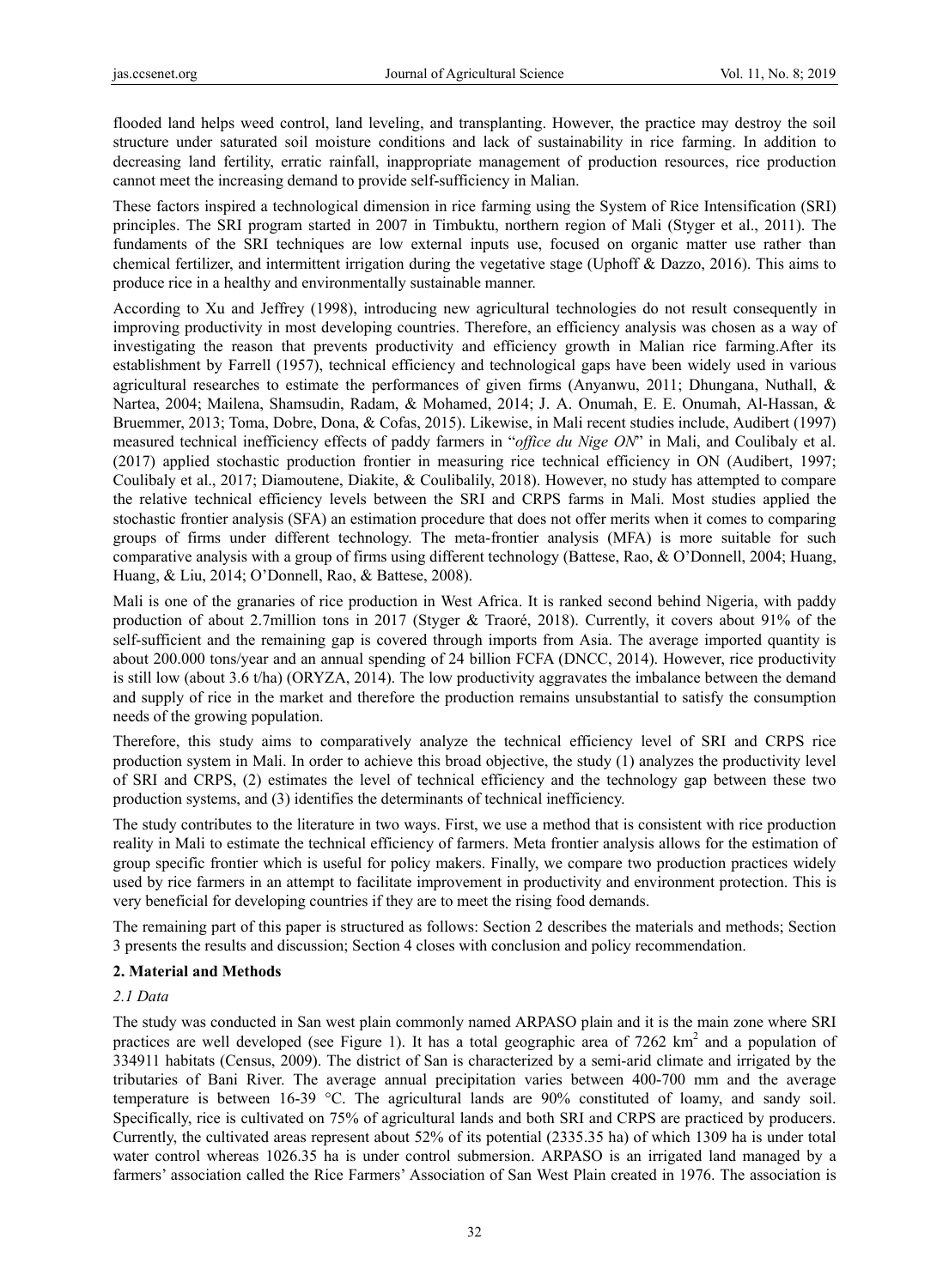commonly known as ARPASO which is a French acronym of "*Association des Riziculteurs de la Plaine Aménagée de San Ouest*". At present the association accounts for 5090 members including 327 females' households (ARPASO, 2018).

Four zones chosen for the study includes Bô-were village, Demba-were village, Tiekelenso village and the town of San (see Figure 1). A list of the registered farmer was obtained from ARPASO and the regional sector of agriculture. These offices provided an updated list of farmers with plots references which were used to do the sample selection of 104 CRPS farms. The identification of selected farmers was done with the help of the chief of the section.

A random sampling technique based on farmers' list was used to select farms which were either growing rice under SRI or CRPS. 104 SRI farmers have been randomly selected form the projects implemented during the 2017-2018 farming season. Due to the constraint of some farmers' desertion from SRI practice, and lack of updated registered SRI farmers list in the record, it was difficult to know the current total farmers' numbers of SRI. However, they were able to provide a list of three programs which implemented SRI in the 2017-2018 cropping season with FAO, APEJ, FARM.

A well-designed questionnaire was used to collect information on farms' output, input, price data, and exogenous variables. These farms could be single or double cropping for the study campaign. But the analysis accounts only for the information related to the main farming season. A total sample size of 208 is drawn for the study which includes 104 SRI farms and 104 CRPS farms.

In an attempt to collect quality data, prior to the period of data collection, a pilot survey was done in San. This permitted correction of the questionnaire in the light of errors and omission detected.



Figure 1. Representation of the study area

Source: Mapping of Mali, IGM 1998, Adapted by Sacko (2019).

#### *2.2 Empiri ical Strategy*

Following Huang et al. (2014), this research considers the stochastic meta frontier function to estimate the optimal potential output for the rice industry in Mali. The meta frontier is used to investigate the technical efficiencies for dissimar technologies like this case. It is a smooth function that envelopes the two frontiers of the individual rice farming system as shown in the following Figure 2. The main difference between stochastic meta frontier proposed by Huang et al. (2014) and the classical meta frontier developed by Battese et al. (2004) lies in the second step. In the Huang et al. (2014) approach, a stochastic frontier approach is used in the second step to estimate the metafrontier while the programming techniques are used with the method developed by Battese et al. (2004). Huang et al. (2014) approach provides desirable statistical properties for the estimators and allows the statistical inferences to be drawn.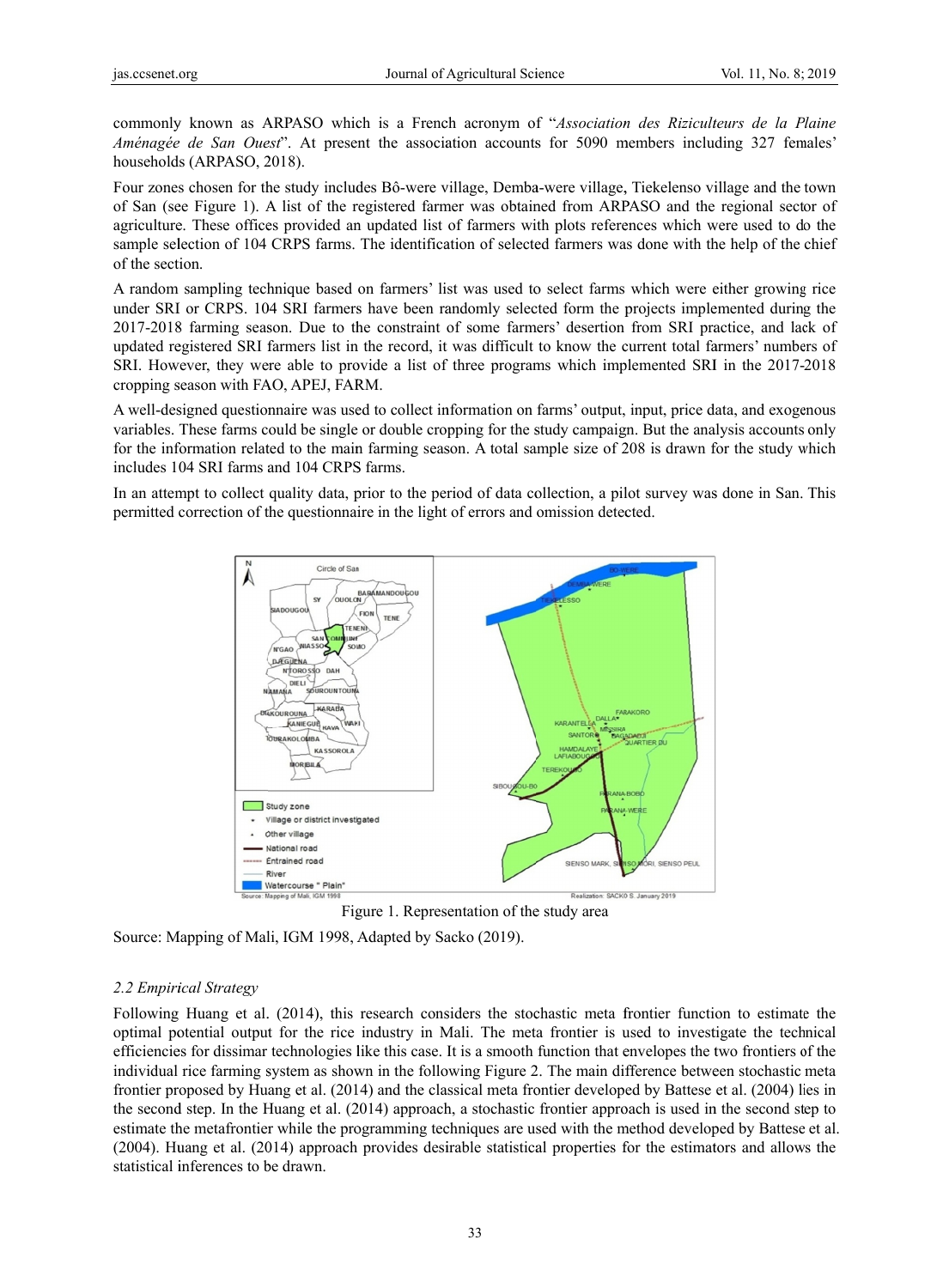Unlike other approaches of technical efficiency estimations, the stochastic meta-frontier seeks to estimate the production frontier of each group under the assumption that they have a different frontier. This is more effective in comparing technical efficiency of two groups.



Figure 2. M Meta frontier m model

Source: Adapted from (Battese et al., 2004).

Assuming that the rice industry has *j* production groups, the stochastic function of the farm or decision-making unit (DMU)  $i$  is defined as follows as:

$$
Y_{ji} = f(X_{ji})e^{V_{ji} - U_{ji}}, j = 1, 2, ..., J; i = 1, 2, ..., N_j
$$
\n(1)

Where,  $Y_{ji}$  denotes the scalar output for the *i*th firm for the *j*th and  $X_{ji}$  input vector of the *i*th farm inputs used in the jth group.  $V_{ji}$  represents the random errors statistical noise, whereas  $U_{ji}$  the non-negative random errors represent t  $V_{ji}$  is also as variance  $N^+ [U^j(Z_{ji}), \sigma_u^j(Z_{ji})]$ , and  $Z_{ji}$  is a vector of exogenous variables. the inefficienc suppose to be cy error. *Vji* is e independent s supposed to of *Uji*. *Uji* is be distributed truncated and d independentl d normally dist ly and identic tributed with *u* ally as, N (0,  $u_i^j$  as mean an  $\sigma_v^{j2}$ ). d  $\sigma_u^{\hat{j}2}$ 

Technical efficiency (TE) represents the difference between the observed output and the highest possible output that farmers can get with the available set of inputs. For the ith farm, the technical efficiency  $TE_i$  is defined as the ratio of the obtained output to the equivalent potential output. (TE) in production is then expressed as:

$$
TE_i^j = \frac{Y_{ji}}{j(x_{ji})e^{Y_{ji}}} = e^{-U_{ji}} \tag{2}
$$

The variation across the individual group-specific production technology is expressed by the superscripted *j* in the production frontier function  $\hat{f}(.)$ . Specifically,  $\hat{f}(X_{ji}) = e^{X_{ji}\hat{\beta}}$ , where,  $\hat{\beta}^j$  denotes the parameters associated with the x-variables for group-j frontier. The technical efficiency can be associated with a set of within-group firm-specific exogenous variables  $Z_{ji}$ .

The meta-frontier production function for the two production systems is defined as  $f^M(X_{ji})$ , where, the function is the same for SRI and CRPS. The following relationship shows that the frontiers of the all individual groups  $\hat{f}(X_{ji})$ are enveloped by the meta-frontier by definition  $f^M(X_{ji})$ .

$$
f'(X_{ji}) = f^{M}(X_{ji})e^{-U_{ji}^{M}}, \forall j, i
$$
\n(3)

Where, *Uj* production  $U_{ji}^M \geq 0$ . Thus, *f* n frontier to the *M*<sup>*(X<sub>ji</sub>)* ≥ *f*<sup>*(X<sub>ji</sub>)*</sub></sup></sup> e meta frontier ) and the tech r and expresse hnology gap ra d as: atio (TGR) which is the ratio of the jth group's

$$
TGR_i^j = \frac{f(X_{ji})}{f^M(X_{ji})} = e^{-U_{ji}^M} \le 1
$$
\n(4)

The  $TGR_i^j$  represents the gap between the given rice production technology and the technology available. The higher the ratio, the closer the gap. It is also defined as the choice of a particular technology that depends on both economic and non-economic production environments. The TGR depends on the accessibility and extent of adoption of the available meta-frontier production technology illustrated by meta-frontier production model in Figure 2.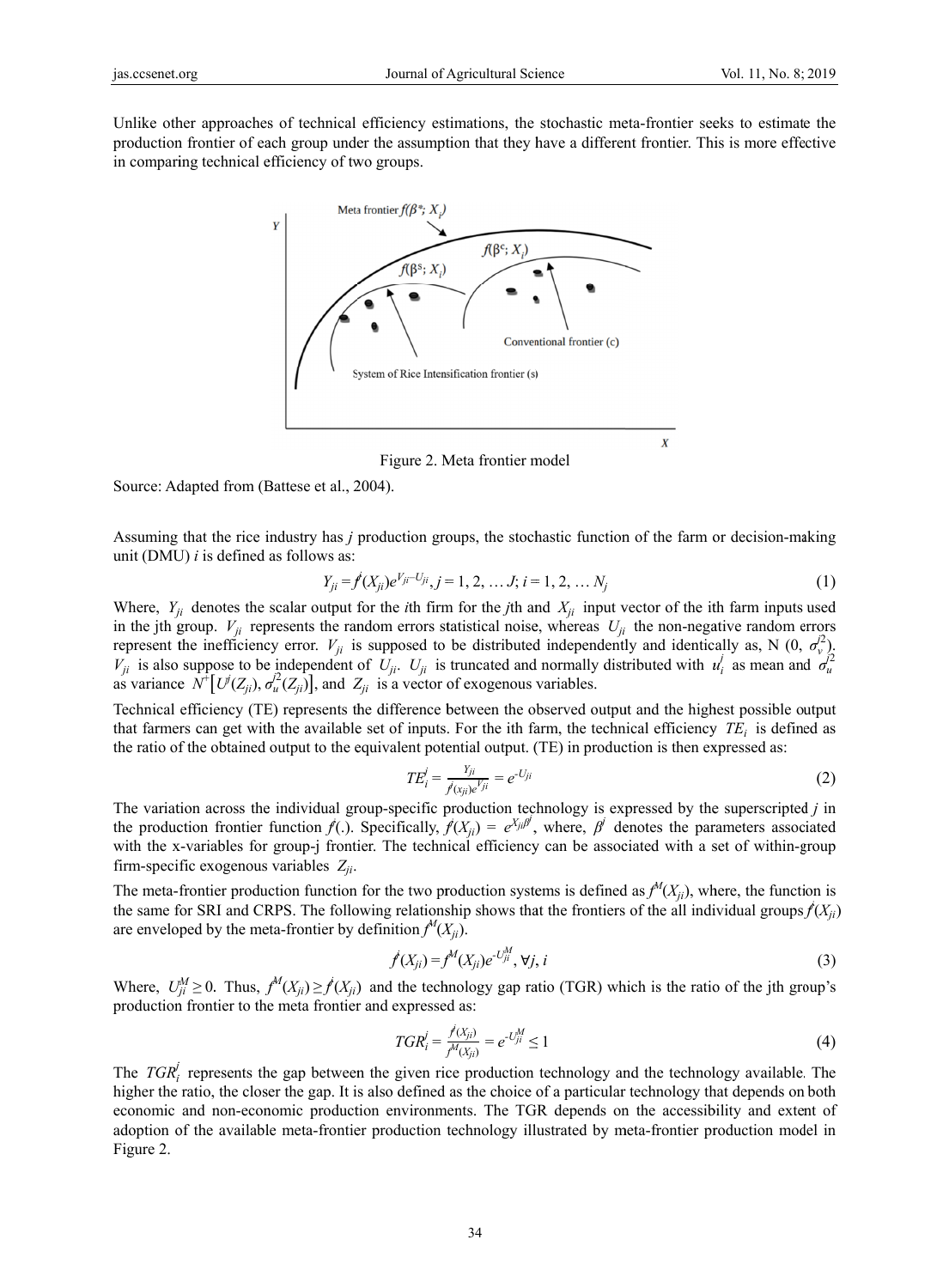At a given input level  $X_{ji}$ , a firm's observed output  $Y_{ji}$  relative to the metafrontier  $f^M(X_{ji})$  consists of three components: the TGR, the firm's TE and the random noise component, expressed as follow:

$$
\frac{Y_{ji}}{f^M(X_{ji})} = TGR_i^j \times TE_i^j \times e^{Y_{ji}}
$$
\n(5)

It should not be noted that, although both the technology gap ratio  $TGR_i^j \leq 1$  and the firm's technical efficiency  $TE_i^j \leq 1$  are bounded, the metafrontier  $f^M(X_{ji})$  does not necessary envelop all firms' observed outputs  $Y_{ji}$ . The  $TGR_i$  is significant in explaining the ability of the individual farms in the SRI group to compete with other farms in the CRPS group. It corrects the technical efficiency score of the farmers that apply different technology and makes them comparable using the distance between the technology (SRI and CRPS) frontier and the leading frontier. By accounting for the random noise component, the decomposition in (5) can be expressed alternatively as:

$$
TE_{ji}^* = \frac{Y_{ji}}{f^M(X_{ji})e^{V_{ji}}} = TGR_i^j \times TE_i^j \tag{6}
$$

Where,  $TE_{ji}^*$  expresses the firm's technical efficiency with respect to the meta-frontier production technology  $f^M(X_{ji})$  as opposed to the firm's technical efficiency  $TE_i^j$  with respect to the group-j production technology  $f(X_{ji})$ .

## *2.3 Model Specification*

The model proposed by Huang et al, (2014) consists of two steps, the first step is to estimate the group-specific stochastic frontier. The second stage estimates the stochastic meta-frontier by pooling the data. This stage uses the estimate of the group-specific output. Before the aforementioned estimation, the study investigated some hypotheses to choose the appropriate production function for the database. The investigation indicates the Cobb Douglas CD model was rejected in favor of the translog for SRI and pooled data except for the CRPS where CD is suitable. Then the two models are specified as (7) for translog function and (8) for CD.

$$
\ln Y_i = \ln \beta_0 + \sum_{j=1}^{6} \beta_j \ln X_{ji} + \frac{1}{2} \sum_{j=1}^{6} \sum_{k=1}^{6} \beta_{jk} \ln X_{ji} \ln X_{ki} + (v_i - u_i)
$$
(7)

$$
\ln Y_i = \ln \beta_0 + \sum_{j=1}^{6} \beta_j \ln X_{ji} + (v_i - u_i)
$$
\n(8)

where,  $Y_i$  = the level of output (kilograms),  $X_1$  = labour (cfa),  $X_2$  = organic manure (kg),  $X_3$  = seed (cfa),  $X_4$ = inorganic fertilizer (cfa),  $X_5$  = land (hectares),  $X_6$  = Other inputs (cfa) which and include water cost, herbicide cost, and, insecticide cost. The deviation of obtained output to its maximum potential depends on the non-negative random errors  $u_i$ , representing the technical inefficiency. If  $u_i = 0$ , then the observed output will be situated to its potential, if  $u_i > 0$ , then the observed output will be located below its maximum potential.

Thus, the meta-frontier model is expressed as:

$$
\ln Y_{hat} = \ln \beta_0^* + \sum_{j=1}^6 \beta_i^* \ln X_{ji} + \frac{1}{2} \sum_{j=1}^6 \sum_{k=1}^6 \beta_{jk}^* \ln X_{ji} \ln X_{ki} + (v_i^* - u_i^*)
$$
(9)

The method to explain inefficiency can as well be specified as:

$$
\mu_i = \delta_0 + \sum_{m=1}^{7} \delta_m Z_{mi} \tag{10}
$$

Where,  $Z_{mi}$  is a vector of factors influencing technical efficiency such that  $Z_1$  = gender,  $Z_2$  = age of farm decision maker;  $Z_3$  = family member, measured as the number of the person in the farmer house actif in farm work;  $Z_4$  = educational level of farmer;  $Z_5$  = experience in rice farming, measured as number of year;  $Z_6$  = participation to training program;  $Z_7$  = flooding level or water depth in the farm after irrigation, measured in centimeter cm.

In this study, the Tobit model was employed to evaluate the factors influencing technical efficiency. Due to its censoring attributes, estimations from the Tobit are more consistent than from OLS. The specification of the Tobit is as follows:

$$
u_i^* = \delta_0 + \sum_{m=1}^7 \delta_m Z_{m_i} + \varepsilon_i, \varepsilon_i \sim N(0, \sigma^2)
$$
\n(11)

$$
u_i = \begin{cases} u_i^* & \text{if } u_i^* > 0 \\ 0 & \text{if } u_i^* \le 0 \end{cases} \tag{12}
$$

Where,  $u_i^*$  is a latent (*i.e.*, unobservable) variable. This variable linearly depends on  $Z_{mi}$  via a parameter (vector)  $\delta_m$  which determines the relationship between the independent variable  $Z_{mi}$  and the latent variable.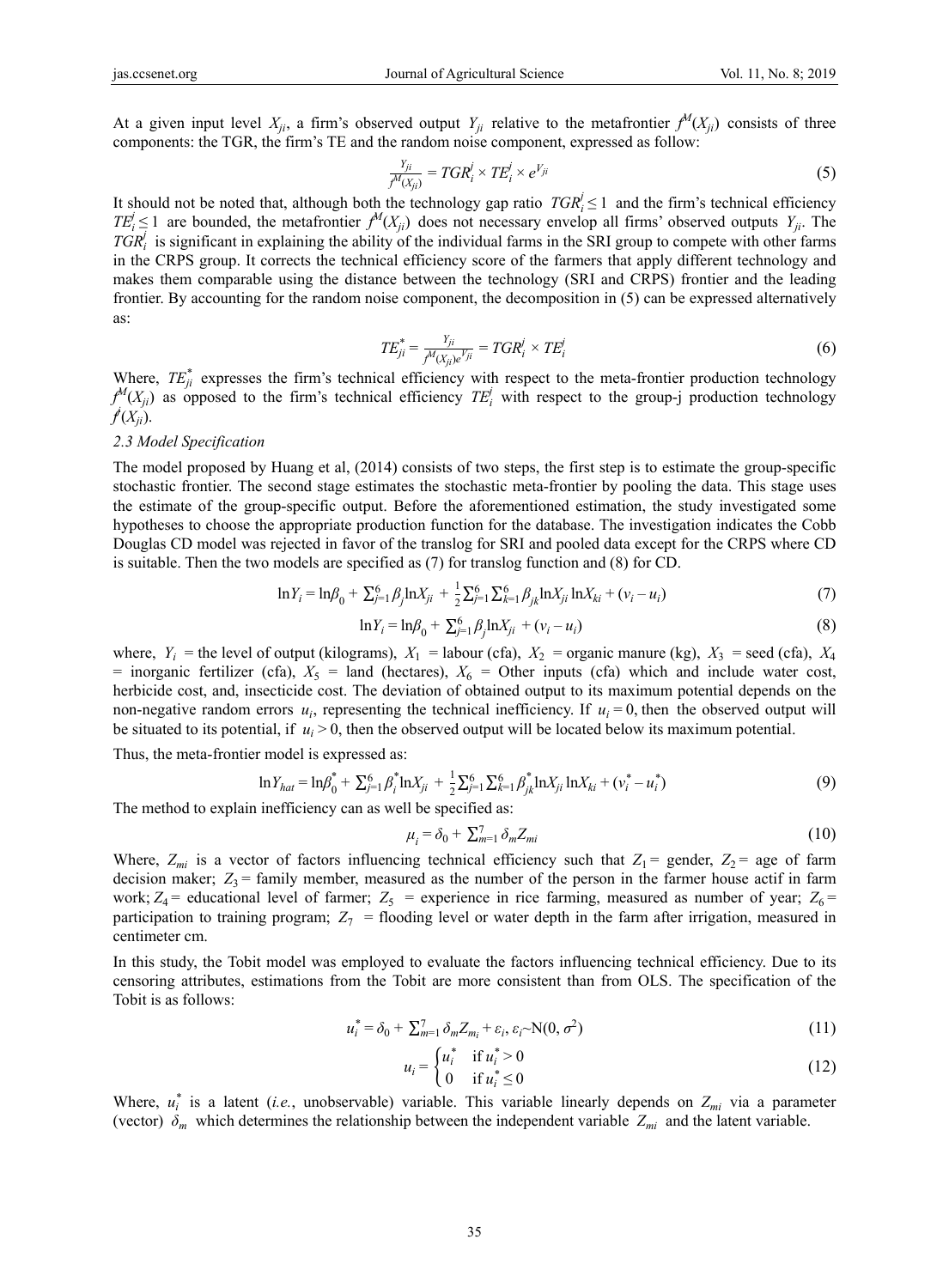## **3. Results and Discussion**

## *3.1 Summary Statistics*

Summary statistics of the socio-economics variables for the study sample are summarized in Table 1. The results exhibit that the average paddy production of the SRI sample was 6697 kg/ha (6.7 t/ha). The minimum production was 4750 kg/ha (4.7 t/ha) and the maximum was 9000 kg/ha (9 t/ha). The Standard Deviation (SD) of the production was quite high (845.508) which showed the large variability on paddy production among the SRI sampled farms. Among the main inputs, the labor cost (67870 Cfa) had the highest mean followed by other inputs cost (30625 Cfa) which included water, herbicides and insecticides, inorganic fertilizers cost (26937 Cfa), and seed cost (4313 Cfa) respectively. The mean of land was 0.47 ha with a maximum of 2 ha per farm. The SD of land was quite low (0.21) showing the variability of land size among the sampled farms was not larger. The organic manure was measured in kilogram because they were too many different ways of getting this input. Some farms bought it and others made by their self or from agreements between farmers and livestock keepers. On average, the organic manure used on paddy farms was 2690.385 kg/ha (2.7 t/ha). The minimum and maximum quantities were 250 kg/ha (0.25 t/ha) and 20000 kg/ha (20 t/ha) respectively. Yet, the variability of using organic manure among the sampled farms was quite large since the SD for organic fertilizer was 3525.332.

Moreover, in term of socio-economic characteristics, SRI sample had fair access to extension services: 98% had received training on rice production best practices and 100% had access to credit. Among the sampled farms, male owner was the highest about 86% against female which was only14%. The total control water system was the dominant about 98% and most farms were cultivated by its owner about 97%. The soaking of rice seed before nursery allows the quick germination and reduces the nursery time. The young seedling could then be planted starting from 12 days. Yet only 22% of the SRI sample did this practice among others.

In contrast, CRPS farms had an average production of 5610.905 kg/ha (5.6 t/ha). The variability among the farms was very large as the SD for production was 1581.043. The minimum and maximum paddy production were 545.4545 kg (0.5 t/ha) and 9461.539 kg/ha (9.5 t/ha) respective. Among the main inputs, the labor cost was also the highest (54782 Cfa), followed by the inorganic fertilizer cost (52500 Cfa), the other inputs cost (30631 Cfa), and, the seed cost (15649 Cfa). The mean of land was 0.46 ha with a maximum of 1.5 ha per farm. The SD of land was quite low (0.29) showing the variability of land size among the sampled farms was not larger. On average, the organic manure used on paddy farms was  $4715.865 \text{ kg/ha}$  (4.7 t/ha). The minimum and maximum quantities were 0 kg/ha (0 t/ha) and 75 000 kg/ha (75 t/ha) respectively. Yet, the variability of using organic manure among the CRPS sampled farms was quite large since the SD for organic fertilizer was 8077.135.

Furthermore, the socio-economic characteristics of CRPS sampled farms showed that more than half of the farm owners (69%) did not receive any training on best production practices. The female owner was 11% against males that were 89%. The access to credit was quite high about 93%. Also, the overall CRPS farms were cultivated by their owner 100%. The fast germination practice was used by only 10%.

The pooled sample exhibits that on average paddy production was 6153.964 kg/ha (6.1 t/ha). The minimum and maximum were 545.454 kg/ha (0.5 t/ha) and 9461.539 kg/ha (9.4 t/ha). The SD was high about 1376.903. The highest input cost mean was labor (61326 Cfa), followed by inorganic fertilizer (32739 Cfa), other input (30627 Cfa), and seed (9981 Cfa). The Land had the lowest mean about 0.468 ha and its variability among the pooled sampled was not large since SD for land was 0.22.

The pooled sample showed that more than half farm owners had informal education. About 45% had elementary Arabic school level and 9% had the advanced Arabic school level. The remaining 46% of farm owners attained formal education. The highest percentage was held by technical and professional level about 20%, followed by 11% for primary school, 6% for junior high school, 3% had university level, and, 1% had a senior high secondary school. Male held the majority of the farm about 87%. The soil fertility in the study area is quite good among the sampled farms (56%) with a medium slope (67%) and the type loamy (59%). Also, the pooled sample had fair access to extension services, 63% and 96% have accessed training on best rice farming and credit support on fertilizer and water with ARPASO. The predominant irrigation system among the farms' was the total control of water (80%) and partial control (20%). The farms were sometimes constrained to exogenous factors like disease and pest attack. About 21% of the sampled farms were attacked whether by disease or pest during the 2017-2018 season campaign. The frequency for a farm to escape attacks was about 77%.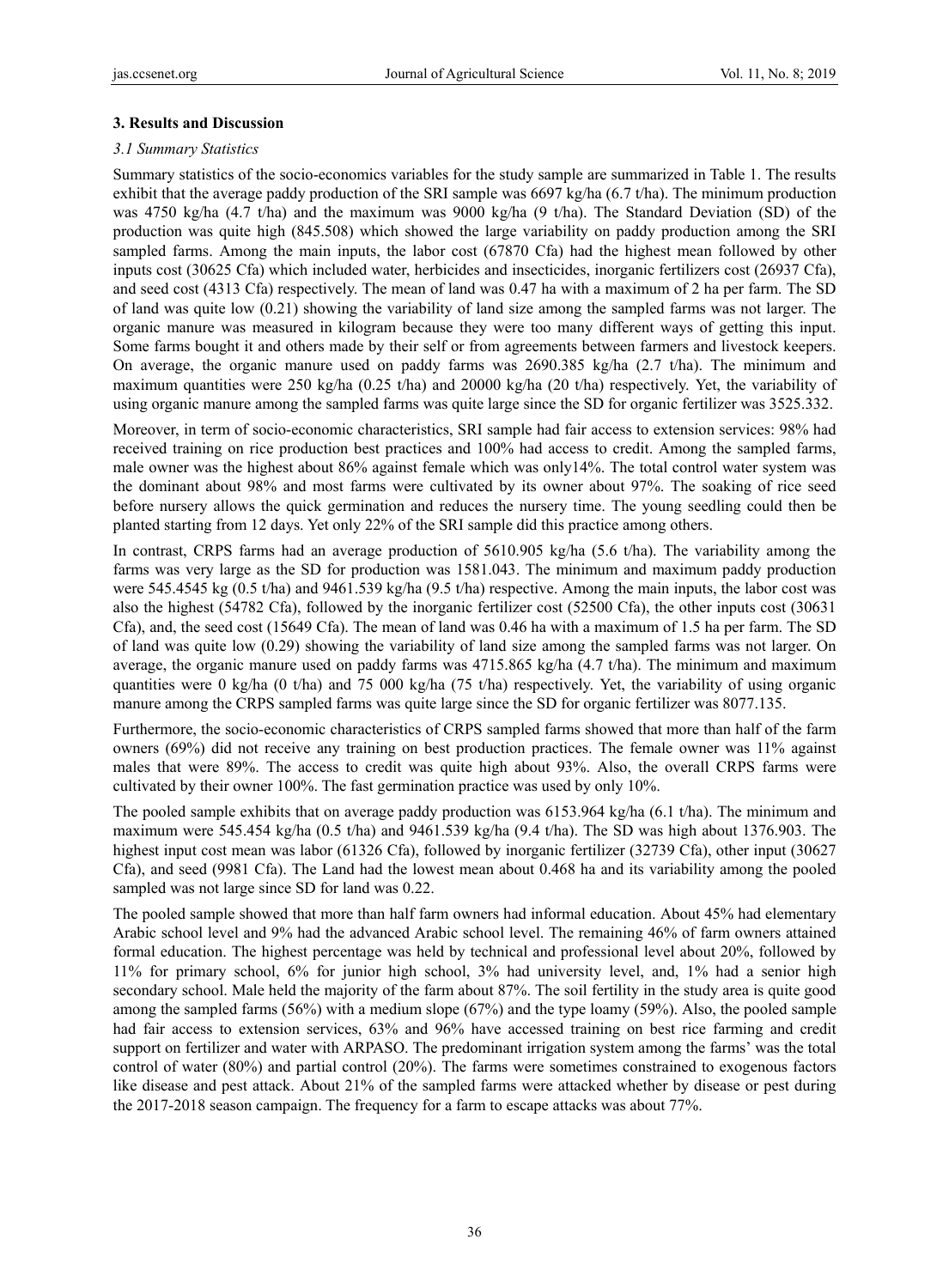|                                                        | SRI (N=104)              |      |              | CRPS $(N=104)$         |          |                   | Pooled $(N=208)$       |              |                   |
|--------------------------------------------------------|--------------------------|------|--------------|------------------------|----------|-------------------|------------------------|--------------|-------------------|
| Variable Category                                      | Mean                     | Min  | Max          | Mean                   | Min      | Max               | Mean                   | Min          | Max               |
| Factors of production                                  |                          |      |              |                        |          |                   |                        |              |                   |
| Production (kg)                                        | 6697.023<br>(845.508)    | 4750 | 9000         | 5610.905<br>(1581.043) |          | 545.4545 9461.539 | 6153.964<br>(1376.903) |              | 545.4545 9461.539 |
| Seed cost (cfa)                                        | 4313 (3528)              | 700  | 18750        | 15649 (10607)          | 25       | 52500             | 9981 (9719)            | 25           | 52500             |
| Infer cost (cfa)                                       | 26937.500<br>(13080.77)  | 6250 | 105000       | 52500<br>(18170.28)    | 18750    | 100000            | 32739.18<br>(16829.86) | 6250         | 105000            |
| Organic fertilizer (kg)                                | 2690.385<br>(3525.332)   | 250  | 20000        | 4715.865<br>(8077.135) | $\bf{0}$ | 75000             | 3703.125<br>(6298.971) | $\mathbf{0}$ | 75000             |
| Total labor cost (cfa)                                 | 67870.19<br>(15036.32)   |      | 33750 108000 | 54782.2<br>(20968.92)  | 21250    | 109500            | 61326.2<br>(19347.24)  | 21250        | 109500            |
| Other input cost (cfa)                                 | 30624.76<br>(14544.04)   |      | 15000 140000 | 30631.15<br>(17277.01) | 11500    | 101150            | 30627.96<br>(15930.48) | 11500        | 140000            |
| Land (ha)                                              | $0.468(0.216)$ $0.250$ 2 |      |              | 0.458(0.290)           | 0.170    | 1.490             | $0.463(0.255)$ 0.170   |              | 2                 |
| Explanatory variable                                   |                          |      |              |                        |          |                   |                        |              |                   |
| Gender: (1 if men)                                     | 86.54                    |      |              | 89.42                  |          |                   | 87.98                  |              |                   |
| Training: (1 if accessed)                              | 98.08                    |      |              | 28.85                  |          |                   | 63.46                  |              |                   |
| Credit/Support: (1 if accessed)                        | 100.00                   |      |              | 93.27                  |          |                   | 96.63                  |              |                   |
| Land status: (1 if owner)                              | 97.12                    |      |              | 100.00                 |          |                   | 98.08                  |              |                   |
| Soaking: (1 if seed soaked<br>24 hours before nursery) | 22.12                    |      |              | 9.62                   |          |                   | 15.87                  |              |                   |
| Water control system:<br>(1 if full control            | 98.08                    |      |              | 61.54                  |          |                   | 79.81                  |              |                   |

#### Table 1. Summary statistic of main variables

*Notes.* Figures in parenthesis are standard deviations and the values under explanatory variables are percentages.

Source: Authors' estimation.

#### *3.2 Hypotheses Test for the Analysis*

Table 2 includes the results of the hypotheses tested. The first hypothesis tested the appropriateness of the use of Coob-Douglas or the translog functional form for the different data sets namely SRI, CRPS, and Pooled. The study used the likelihood ratio LR test. LR calculated (LRc) = -2(ln LR restricted – ln LR unrestricted), if LRc > LR tabulated, the null hypothesis  $(H_0)$  is rejected. The first hypothesis reveals that the translog model is more appropriate for the SRI and the pooled data. The Cobb Douglas CD is suitable for the CRPS sample.

The second hypothesis has tested the justification of the use of the stochastic frontier model. The result depicts that the inefficiency component is absent from the error term for the SRI and pooled samples. The deviation of the output from the frontier is mainly due to the noise effects. So, the OLS is more suitable than the stochastic frontier model. However, the null hypothesis of no inefficiency component in the model is rejected for the CRPS sample. This indicates the presence of inefficiency component in the model. Therefore, the stochastic frontier model is more appropriate than the OLS with normal error for CRPS sample.

The third hypothesis tested the absence of inefficiency effect in the model. The results show that the inefficiency effects are absent from SRI and the pooled data. However, the null hypothesis is rejected for the CRPS. This implies the presence of inefficient effects on these farms.

The fourth hypothesis tested the non-influence of exogenous factors on the variation of efficiency level. The results demonstrate that the exogenous factors do not influence the variation in the level of efficiency for SRI, CRPS, and pooled data.

The result of the fifth hypothesis testing the exhibition of constant return to scale (CRS) with the farms of the three groups of data indicate that SRI and pooled data do not exhibit CRS. CRPS data exhibit CRS.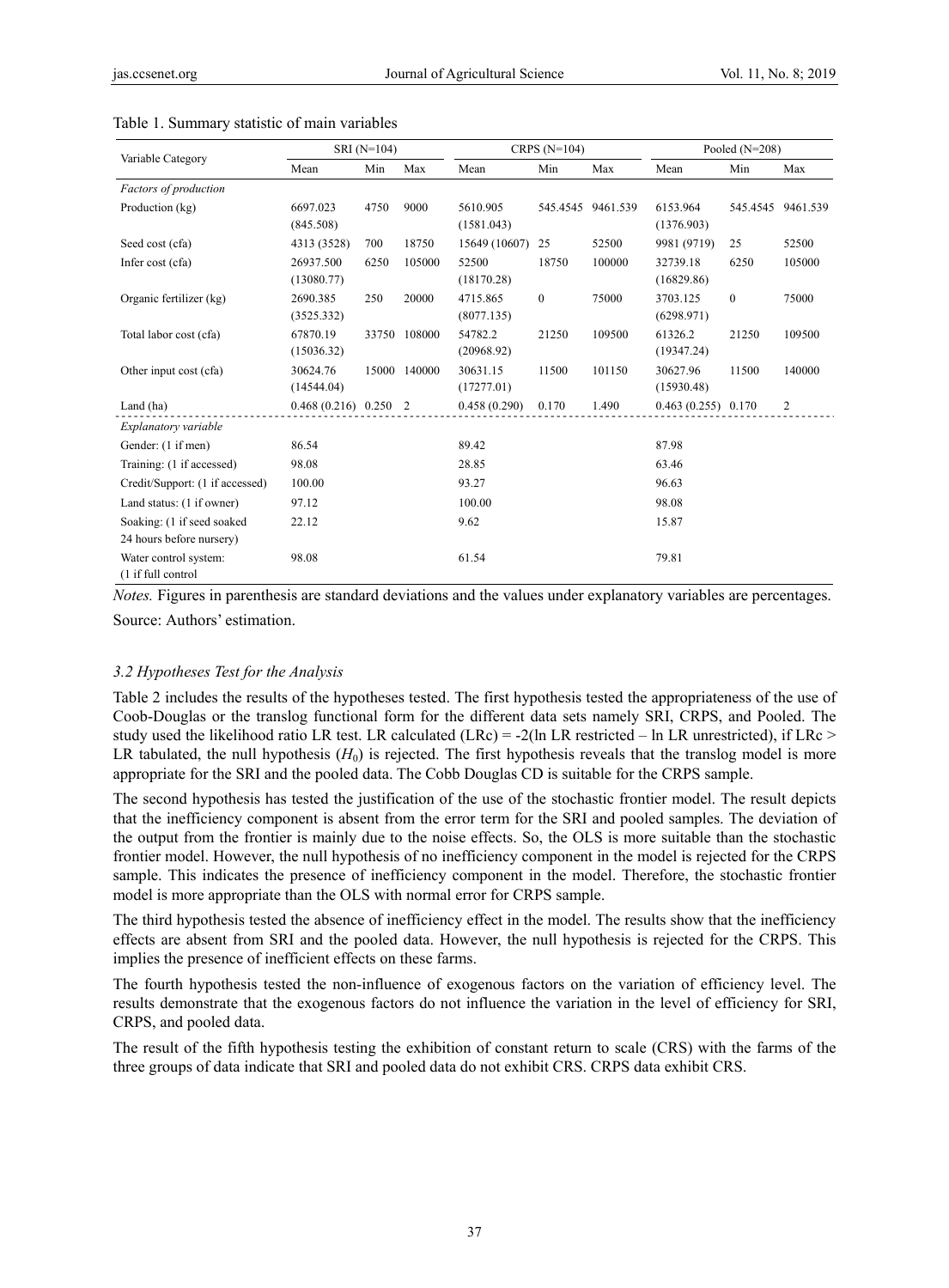| <b>Hypothesis</b>                                                                                           | LR statistic $(\lambda)$ | LR critical<br>$(x^2 0.001/mixed x^2 0.001)$ | Decision                | Conclusion              |
|-------------------------------------------------------------------------------------------------------------|--------------------------|----------------------------------------------|-------------------------|-------------------------|
| <i>1.</i> $H_0: \beta_{ij} = 0^a$ ; $H_1: \beta_{ij} \neq 0^a$                                              |                          |                                              |                         |                         |
| SRI                                                                                                         | 64.690                   | 46.8                                         | $H_0$ rejected          | Translog is adequate    |
| <b>CRPS</b>                                                                                                 | 42.415                   | 46.8                                         | $H_0$ we fail to reject | CD is adequate          |
| Pooled                                                                                                      | 165.896                  | 46.8                                         | $H_0$ rejected          | Translog is adequate    |
| 2. $H_0: \gamma = 0$ ; $H_1: \gamma = 0$                                                                    |                          |                                              |                         |                         |
| <b>SRI</b>                                                                                                  |                          | $0.848^{b}$                                  | $H_0$ we fail to reject | OLS not frontier        |
| <b>CRPS</b>                                                                                                 |                          | 0.000 <sup>b</sup>                           | $H_0$ rejected          | Frontier not OLS        |
| Pooled                                                                                                      |                          | 1.000 <sup>b</sup>                           | $H_0$ we fail to reject | OLS not frontier        |
| 3. $H_0: \gamma = \delta_0 = \delta_1  \delta_7 = 0$ ; $H_1: \gamma = \delta_0 = \delta_1  \delta_7 \neq 0$ |                          |                                              |                         |                         |
| SRI                                                                                                         | $-0.222$                 | 25.37                                        | $H_0$ we fail to reject | Inefficient not present |
| <b>CRPS</b>                                                                                                 | 27.148                   | 25.37                                        | $H_0$ rejected          | Inefficient present     |
| Pooled                                                                                                      | $-0.007$                 | 25.37                                        | $H_0$ we fail to reject | Inefficient not present |
| 4. $H_0: \gamma = \delta_1 = \delta_2  \delta_7 = 0$ ; $H_1: \gamma = \delta_1 = \delta_2  \delta_7 \neq 0$ |                          |                                              |                         |                         |
| <b>SRI</b>                                                                                                  | $-3.559$                 | 24.32                                        | $H_0$ we fail to reject | Factors not influence   |
| <b>CRPS</b>                                                                                                 | $\theta$                 | 24.32                                        | $H_0$ we fail to reject | Factors not influence   |
| Pooled                                                                                                      | $-0.005$                 | 24.32                                        | $H_0$ we fail to reject | Factors not influence   |
| 5. $H_0: \Sigma \beta_i = 1$ ; $H_1: \beta_i \neq 1$                                                        |                          |                                              |                         |                         |
| SRI                                                                                                         |                          | $0.035^{\circ}$                              | $H_0$ rejected          | not CRS                 |
| <b>CRPS</b>                                                                                                 |                          | $0.349^{\circ}$                              | $H_0$ we fail to reject | <b>Exhibit CRS</b>      |
| Pooled                                                                                                      |                          | $0.023^{\circ}$                              | $H_0$ rejected          | not CRS                 |

#### Table 2. Results of hypotheses tested

*Note.*  $^{\text{a}}$  Bij = 0 means the Cobb-Douglas is the appropriate functional.

 $<sup>b</sup>$  The value of the probability of z testing the inefficiency component.</sup>

<sup>c</sup> The value of the probability of chi2 testing the constant return to scale CRS.

Source. Author from data.

#### *3.3 Estimation of Parameters of the Stochastic Frontier and Meta Frontier Model*

Table 3 shows the results of the estimates of stochastic frontier and meta frontier model. The labor positively affects the production of SRI rice while organic manure and its square are negatively linked to SRI rice production. The organic manure is monotonic. They are both statistically significant at 5% and the square of organic manure is significant at 1%. SRI rice production will increase by 0.4% as a result of a one percent increase in labor. This result is in line with the findings of (Koirala, Mishra, & Mohanty, 2014) but contrary to the findings of (Vasanthi, Sivasankari, & Gitanjali, 2017).

This result could be explained by the fact that SRI is labor intensive technology. One of the principles of SRI is to transplant the seedling much earlier. During that period, most of the SRI farmers face labor rationing. This rationing is the main reason for the non-adoption of SRI by lots of farmers. SRI rice production will reduce by 0.1% as a result of a one percent increase in organic manure. This result could be explained by the fact that the effect of organic manure on the field is automatic. If you apply the organic manure in your field this year, your next year yield will be high compared to this year citrus paribus. The monotonic effect of organic manure simply means that keeping increase the application of organic manure, the SRI rice production will continue to decrease.

The inorganic fertilizer and land positively influence CRPS rice production while the use of other inputs negatively affects CRPS rice production. They are significant statistically at 1%. CRPS rice production will increase by 0.3% and 0.8% respectively as a result of 1% of inorganic fertilizer and 1% of land while it will decrease by 0.01% as result of 1% increase of other inputs. The positive link between inorganic fertilizer and CRPS rice production could be explained by the fact that the soil is able to provide the nutrient to rice plants need to exhibit their potential. The positive link between the land and CRPS rice production could be explained by the agricultural extensification. The increase in production is usually achieved in Sub-Saharan Africa through the increase in land cultivated. This result confirms the finding of Coulibaly et al. (2017) and Audibert (1997) who found that rice production highly depended on changes in the land at "*office du Niger*" in Mali. This result also supports the findings of Koirala et al. (2014). Other inputs include water, herbicide, and insecticide. Vasanthi et al. (2017) also found that an increase in pesticide cost leads to reduction in rice yields.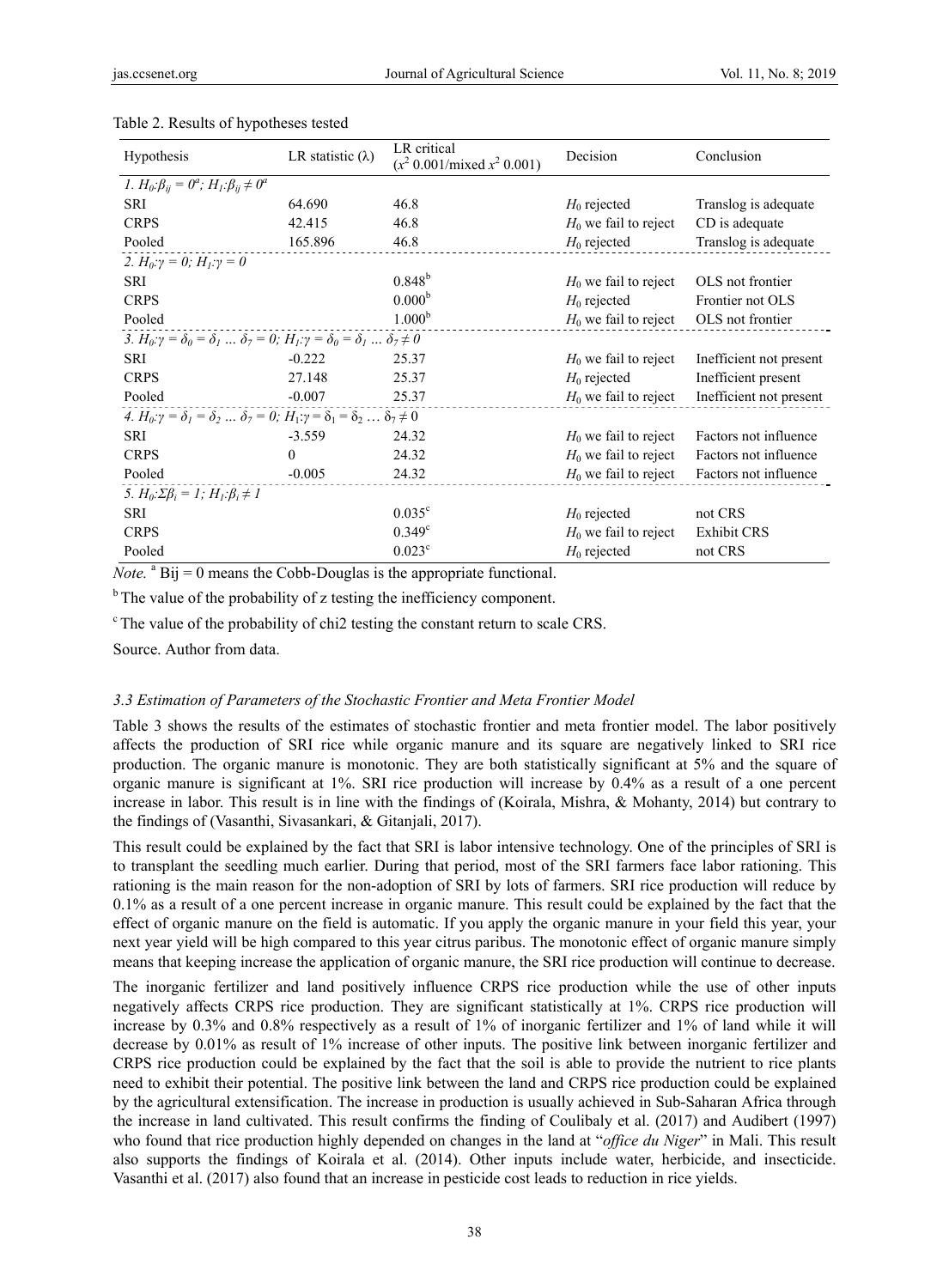All the input variables are positively linked with the pooled data in the meta-frontier analysis except the organic manure. While only the variables other inputs and land influence positively the pooled data in the stochastic frontier analysis. The increase seed variable increases the rice paddy production up to a turning point beyond which the rice paddy production will fall with both pooled data analysis even though the variable seed square is not statistically significant for pooled data in the stochastic frontier analysis.

The cross variable organic fertilizer and land is positively associated with SRI, Pooled stochastic frontier, and the meta frontier. While simultaneous increase in wage and land leads to reduce rice production under SRI, pooled stochastic frontier, and the pooled stochastic frontier. Inorganic fertilizer and land has adverse effect on the pooled stochastic frontier, and the pooled stochastic meta-frontier. Seed and land, and organic fertilizer and seed adversely affect rice production under SRI, and the pooled stochastic frontier.

The down part of the Table 3 shows the value of lambda which is the relation between the variance of the technical efficiency  $u_i$  and the noise error  $v_i$ . A value of lambda significantly greater than one means that the deviation of the output from the frontier is mainly due to the inefficiency component. When lambda is less than one, the deviation of the output from the frontier is mainly due to the noise error. The value of lambda is greater than one in all our estimationst (SRI, CRPS, and pooled stochastic meta-frontier) except that of the pooled stochastic frontier. However, the technical inefficient component was significant only for SRI which suggests that the exogenous factors are unable to account for inefficiency for the other data sets.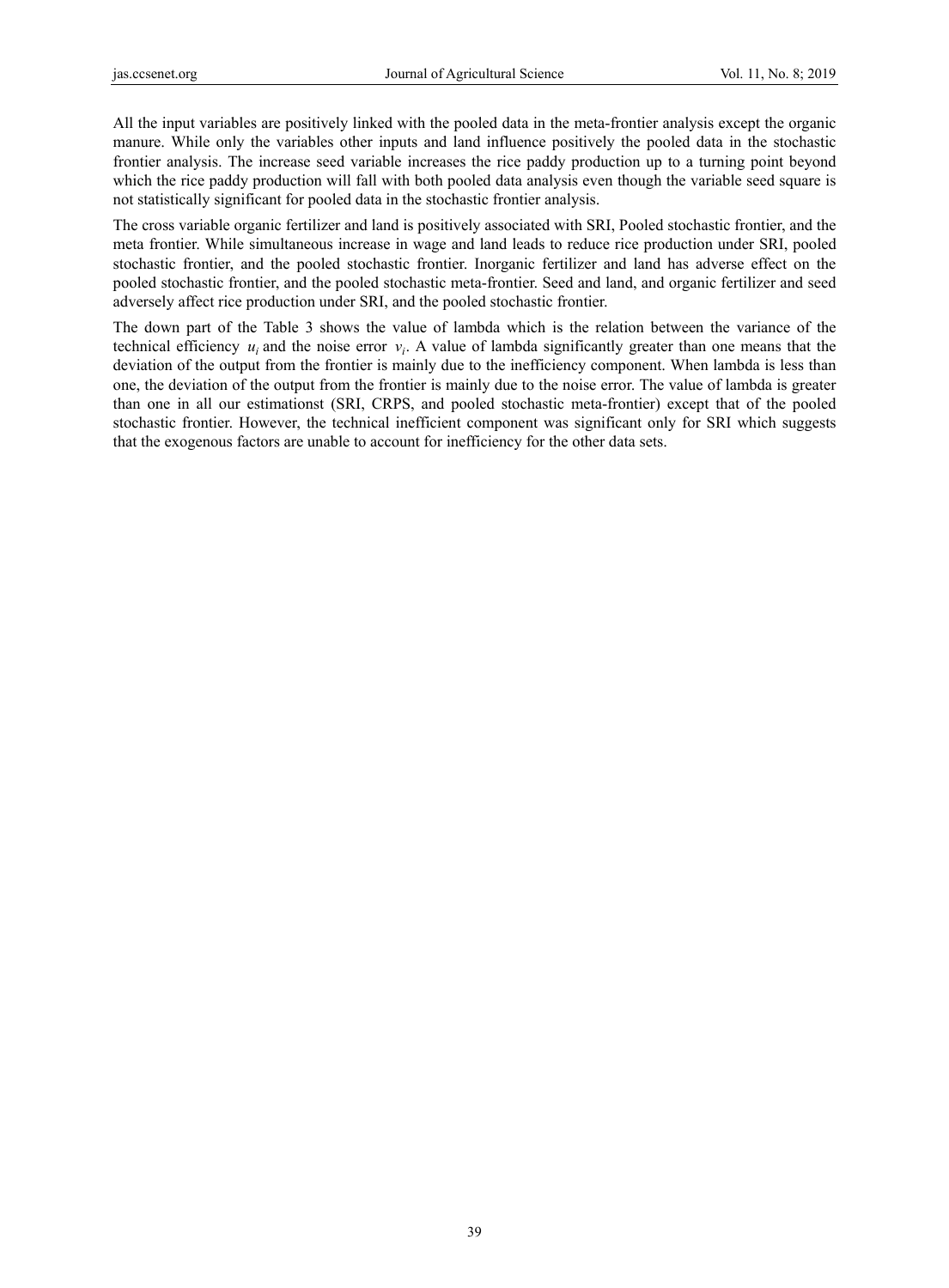| Variables            | Variable Description                                           | <b>SRI</b>         | <b>CRPS</b>        | Pooled               | <b>SMF</b>                                 |
|----------------------|----------------------------------------------------------------|--------------------|--------------------|----------------------|--------------------------------------------|
| Totalabor            | Cost of both hired and family labor                            | $0.440**$ (0.190)  | 0.002(0.094)       | 0.092(0.085)         | $0.306***$ (4.19e-06)                      |
| Orgfert              | Quantity of organic manure in kg used per season               | $-0.137**$ (0.067) | $-0.048(0.039)$    | $-0.043(0.030)$      | $-0.084***$ (1.82e-06)                     |
| Otherinput           | Cost of (water+herbicide+insecticides                          | 0.079(0.051)       | $-0.015***(0.005)$ | $0.046*(0.025)$      | $0.043***$ (1.36e-06)                      |
|                      | per season)                                                    |                    |                    |                      |                                            |
| Seedcost             | Cost of seed used (price*quantity)/kg/season                   | 0.008(0.115)       | 0.007(0.016)       | $-0.066(0.045)$      | $0.015***$ (2.76e-06)                      |
| Infertcost           | Cost of fertilizer (NPK+DAP+UREA)<br>used per season           | 0.101(0.245)       | $0.344***(0.092)$  | 0.135(0.082)         | $0.401***$ (4.85e-06)                      |
| Land                 | Land used for rice cultivation in hectares                     | 0.395(0.261)       | $0.788***(0.067)$  | $0.824***(0.078)$    | $0.410***$ (2.92e-06)                      |
| WAGETOT2             | Interation term for labor with itself                          | 0.307(0.721)       |                    | $-0.021(0.287)$      | $1.163***$ (2.90e-05)                      |
| ORGFERT2             | Interation term for organic manure with itself                 | $-0.086***(0.027)$ |                    | $-0.045*(0.025)$     | $-0.055***$ (1.50e-06)                     |
| OTHERINP2            | Interation term for other inputs with themself                 | 0.019(0.014)       |                    | $0.016**$ (0.007)    | $0.017***$ (3.56e-07)                      |
| SEED <sub>2</sub>    | Interation term for seed with itself                           | 0.092(0.062)       |                    | $-0.020(0.013)$      | $-0.004***$ (8.08e-07)                     |
| <b>INORGFERT2</b>    | Interation term of inorganic fertilizer with itself            | 0.0367(0.152)      |                    | $0.419***(0.156)$    | $0.154***$ (4.87e-06)                      |
| LAND <sub>2</sub>    | Interation term for land with itself                           | $1.221***(0.264)$  |                    | $0.921***$ $(0.225)$ | $1.158***$ (8.58e-06)                      |
| WAGTOT*ORFFERT       | Interation term for labor and organic manure                   | 0.108(0.077)       |                    | 0.002(0.050)         | $0.020***$ (2.14e-06)                      |
| WAGTOT*SEED          | Interation term for labor and seed                             | $0.290*(0.164)$    |                    | $-0.061(0.069)$      | $0.074***$ (5.78e-06)                      |
| WAGTOT*OTHERINP      | Interation term for labor and other inputs                     | $-0.011(0.047)$    |                    | 0.002(0.013)         | $0.047***$ (7.06e-07)                      |
| WAGTOT*INORFERT      | Interation term for labor and inorganic fertilizer             | 0.106(0.232)       |                    | $0.334*(0.189)$      | $-0.282***$ (8.75e-06)                     |
| WAGTOT*LAND          | Interation tem for labor and land                              | $-0.691**$ (0.325) |                    | $-0.376*(0.193)$     | $-0.901***$ (1.5 9e-05)                    |
| ORFFERT*SEED         | Interation term for organic manure and seed                    | $-0.054***(0.017)$ |                    | $-0.006(0.0151)$     | $-0.006***$ (9.14e-07)                     |
| ORFFERT*OTHERINP     | Interation term for organic manure<br>and other inputs         | $-0.002(0.009)$    |                    | $-2.46e-05(0.004)$   | $-0.008***$ (1.82e-07)                     |
| ORFFERT*INORFERT     | Interation term for organic manure and<br>inorganic fertilizer | 0.027(0.037)       |                    | $-0.015(0.039)$      | $0.061***$ (1.51e-06)                      |
| ORFFERT*LAND         | Interation term for organic manure and land                    | $0.083*(0.050)$    |                    | $0.094**$ (0.045)    | $0.063***$ (1.44e-06)                      |
| SEED*OTHERINP        | Interation term for seed and other inputs                      | 0.009(0.011)       |                    | $2.55e-05(0.006)$    | $0.006***$ (3.08e-07)                      |
| <b>SEED INORFERT</b> | Interation term for seed and inorganic fertilizer              | $-0.007(0.055)$    |                    | $9.13e-05(0.052)$    | $0.050***$ (2.60e-06)                      |
| <b>SEED LAND</b>     | Interation term for seed and land                              | $-0.327***(0.100)$ |                    | 0.007(0.053)         | $-0.133***$ (3.40e-06)                     |
| OTHERINP INORFERT    | Interation term for other inputs and<br>inorganic fertilizer   | 0.008(0.026)       |                    | 0.001(0.013)         | $0.023***$ (8.52e-07)                      |
| OTHERINP LAND        | Interation term for other inputs and land                      | $-0.048(0.043)$    |                    | $-0.018(0.013)$      | $-0.081***$ (8.55e-07)                     |
| <b>INORFERT LAND</b> | Interation term for inorganic fertilizer and land              | $-0.092(0.123)$    |                    |                      | $-0.544***$ (0.154) $-0.005***$ (4.92e-06) |
| Sigma u              |                                                                | $0.6***(0.2)$      | 5.43(3.7)          | 0.002(0.01)          | 0.63(0.68)                                 |
| Sigma v              |                                                                | $0.08***(0.008)$   | $0.15***(0.02)$    | $0.06***$ (.003)     | $1.50e-09(1.51e-07)$                       |
| Lambda               |                                                                | $7.44***(0.2)$     | $3.71***$ (35.3)   | $0.04**$ (0.013)     | $4.19e+08***$ (0.68)                       |

|       |  |  |  |  |  | Table 3. Parameter estimates from stochastic frontier (SRI, CRPS, and Pooled) and stochastic meta-frontier |
|-------|--|--|--|--|--|------------------------------------------------------------------------------------------------------------|
| (SMF) |  |  |  |  |  |                                                                                                            |

*Note.* Standard errors in parentheses and \*\*\*, \*\*, \* represent statistical significance level respectively at 1%, 5%, and 10%.

#### *3.4 Estimation of Technical Efficiency and Technology Gap Ratios*

Table 4 summarizes the result of the technical efficiency from stochastic frontier (TE), meta frontier (TE\*) and technology gap ratio (TGR). The results indicate that the mean technical efficiency from the stochastic frontier with respect to group frontiers are equal to 0.96 and 0.79 for SRI and CRPS. This implies that on average SRI farmers are operating at 4% below their group frontier, whilst the CRPS farmers are operating at 21% below their group frontier. For these rice farmers (SRI, CRPS) to be 100% technically efficient, they will need to bridge the gap between their current output and the maximum potential output of their systems by addressing the factors that cause inefficiency. The mean technical efficiency relative to meta-frontier for SRI and CRPS are respectively 0.95 and 0.88 for SRI and CRPS farmers. This implies that on average, SRI farms are more technically efficient than those farms operating under CRPS.

Furthermore, the mean technology gap ratio is 0.98 and 0.91 for SRI and CRPS farmers, respectively. These results show that if the SRI farmers were technically efficient, they could have increased their production by closing the gap of 2% while the CRPS farmers could have increased their production by closing the gap of 9%. This implies that the CRPS farmers in Mali are distant to meta frontier than their SRI counterparts. This further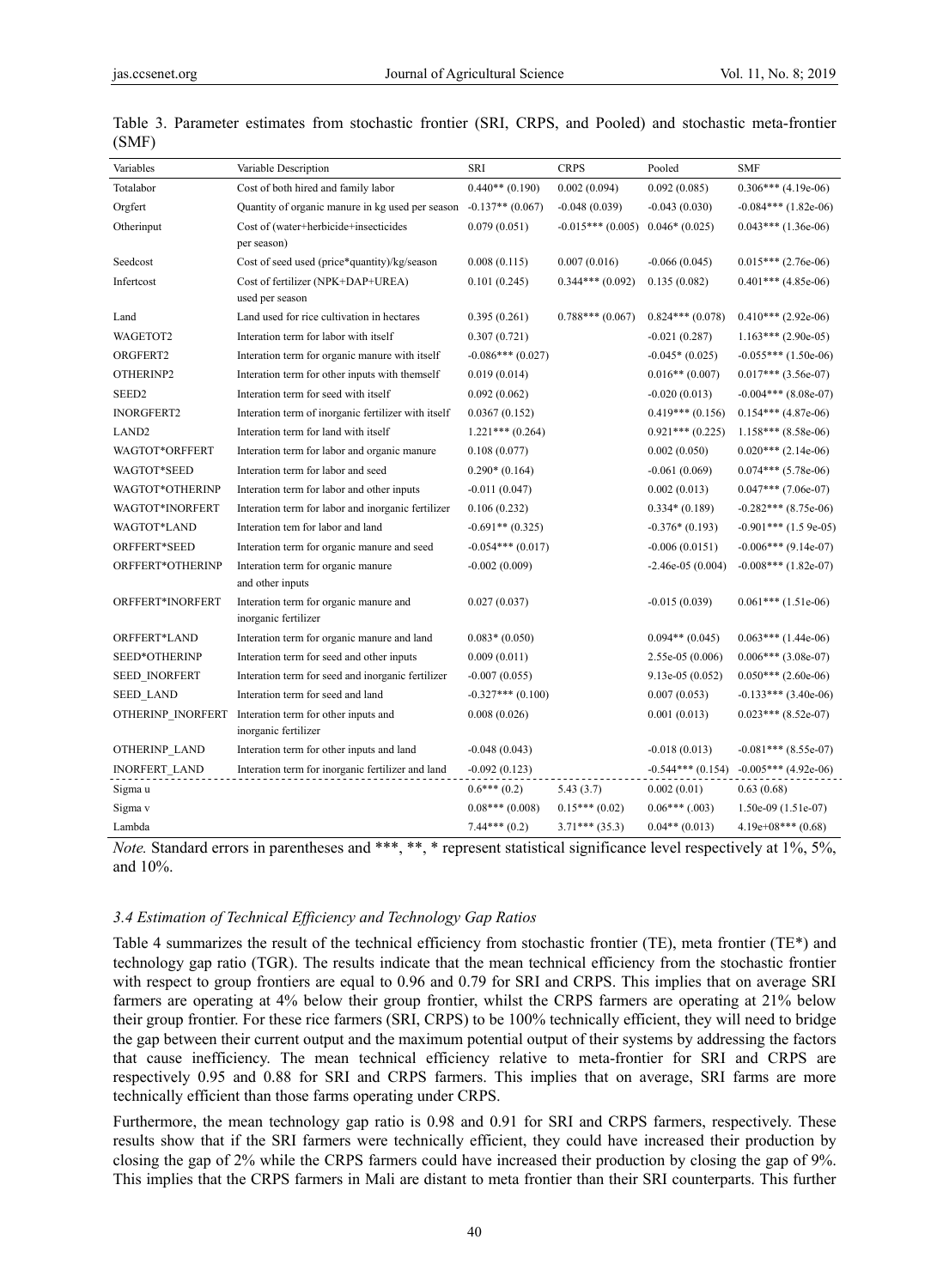indicates that the SRI farmers will reach the maximum potential output for rice production in Mali faster than CRPS farmers if all factors are maintained constant. This finding is contradictory with Onumah et al. (2013). These authors compared the organic cocoa farming to conventional cocoa farming, they found that conventional cocoa farmers are more technically efficient with high technology gap ratios compared to the organic cocoa farmers.

| Index                                         | <b>SRI</b> | <b>CRPS</b> | Rice industry |
|-----------------------------------------------|------------|-------------|---------------|
| Technical efficiency TE (stochastic frontier) |            |             |               |
| Mean                                          | 0.964      | 0.792       | 0.858         |
| Min                                           | 0.597      | 0.096       | 0.091         |
| Max                                           | 0.986      | 0.952       | 0.972         |
| SD.                                           | 0.040      | 0.164       | 0.136         |
| Technical efficiency TE* (metafrontier)       |            |             |               |
| Mean                                          | 0.946      | 0.879       | 0.913         |
| Min                                           | 0.754      | 0.536       | 0.536         |
| Max                                           |            |             |               |
| <b>SD</b>                                     | 0.530      | 0.103       | 0.088         |
| Technology gap ratio TGR                      |            |             |               |
| Mean                                          | 0.985      | 0.918       | 0.999         |
| Min                                           | 0.784      | 0.102       | 0.575         |
| Max                                           |            |             |               |
| SD                                            | 0.089      | 0.244       | 0.796         |

|  |  | Table 4. Technical efficiency scores and technology gap ratios |  |
|--|--|----------------------------------------------------------------|--|
|  |  |                                                                |  |

#### *4.5 Determinants of Technical Inefficiency*

Table 5 presents the results of the inefficiency model. The results indicate that only the age of farm decision maker has positive and significant influence on technical inefficiency for the CRPS. In the case of SRI farmers, gender, age of farm decision maker, education, experience in rice farming, training and flooding level have influence on the technical inefficiency. More explicitly, age of farm decision maker, education, experience in rice farming and traning have a positive and significant influence on inefficiency of SRI farms This implies that the increase of these factors will increase the inefficient level. But gender, family members and flooding level have negative and significant influence on technical inefficiency. This could be explained by the fact that family members are more likely to work harder than the hired labor and also male effort are greater determinants than female in doing farm work. The positive relationship between the flooding level and the inefficient level under SRI practices could be explained by the fact that SRI practices do not require continuous flooding but rather intermittent irrigation. Even though rice is a semi-aquatic plant, increasing the flooding level would cause water stress and prevent the plant from optimal growth (SRI-RICE, 2012). Similar result is showed by the pooled sample about flooding level influence on technical efficiency. This result is similar to those found by Thibbotuwawa, Mugera, and White (2013), Mariano, Villano, Fleming, and Acda (2010). High educated people are more likely to participate in other activities than agriculture.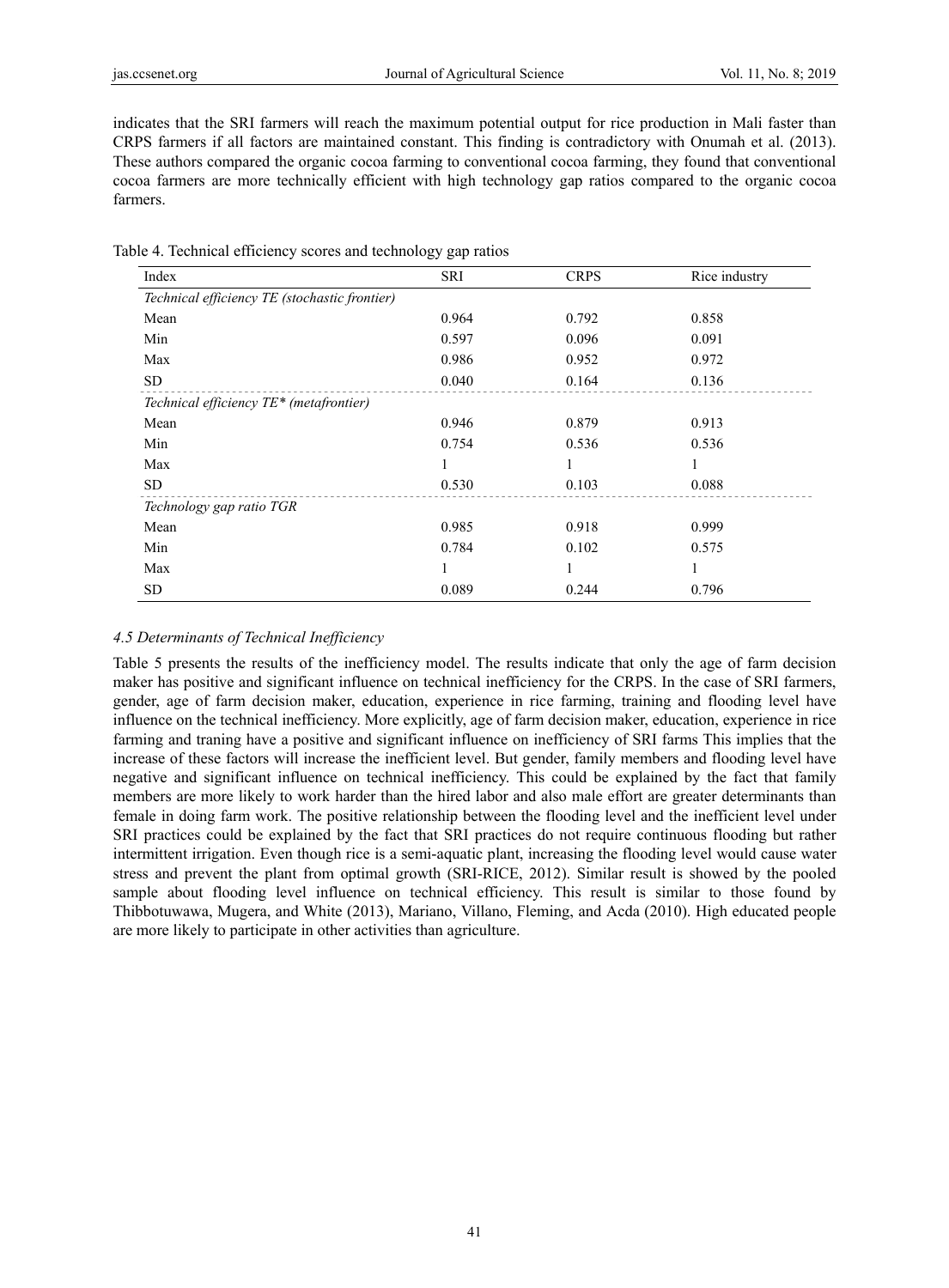| Variables                      | Pooled            | <b>SRI</b>         | <b>CPRS</b>       |
|--------------------------------|-------------------|--------------------|-------------------|
| Farming system                 | $0.148***(0.038)$ |                    |                   |
| Gender                         | 0.001(0.026)      | $-0.011**$ (0.005) | $-0.004(0.059)$   |
| Age of farm decision maker     | $-0.001(0.001)$   | $0.001**$ (0.001)  | $-0.004*(0.002)$  |
| Family members                 | $-0.001(0.002)$   | $-0.003(0.002)$    | $-0.001(0.002)$   |
| education                      | $-0.001(0.003)$   | $0.004***(0.001)$  | $-0.007(0.010)$   |
| Experience in rice farming     | 0.001(0.001)      | $0.001*(0.000)$    | 0.002(0.002)      |
| Training                       | $-0.033(0.039)$   | $0.028*(0.016)$    | $-0.045(0.044)$   |
| Flooding level                 | $-0.002*(0.001)$  | $-0.002**$ (0.001) | $-0.001(0.001)$   |
| Constant                       | $0.930***(0.058)$ | $0.921***(0.020)$  | $1.041***(0.110)$ |
| Model Specification parameters |                   |                    |                   |
| Pseudo r-squared               | $-0.454$          | $-0.105$           | $-0.086$          |
| F-test                         | $19.735***$       | $6.263***$         | 12.08*            |
| Log-likelihood                 | 151.200           | 206.324            | 44.176            |
| N                              | 208               | 104                | 104               |

Table 5. Estimation of inefficiency model parameters

*Note.* Standard errors in parentheses and \*\*\*, \*\*, \* represent statistical significance level respectively at 1%, 5%, and 10%.

## **4. Conclusion and Policy Recommendation**

This study used the stochastic meta frontier approach to compare the efficiency level of the system of rice intensification and conventional rice production system in Mali using cross-sectional data of 208 farms. The Tobit estimation was applied to estimate the factors influencing the output oriented technical inefficiency The result shows that the mean technical efficiency and technology gap ratio estimated with respect to group frontier is in favor of SRI farmers. Therefore, the CRPS farms are more distant to the meta frontier, whereas the SRI farms are closer to the meta frontier. This implies that SRI farms are more technically efficient compared to CRPS farms. Therefore, SRI farmers are more likely to increase their output to meet the maximum potential output than CRPS farmers. The results also showed that the deviation of the output from the frontier is due to both inefficiency and noise components

The government could revitalize the extension service in order to train in best and innovative agricultural practices. The extension service could diffuse and improve the adoption of new technology in general and SRI adoption in particular in order to increase farmers yield and income and their food security status. The government could also subsidize a mechanization program to further increase rice farmers's efficiency. Moreover, the government could level the old farms and develop new land with irrigation and drainage facilities in order to attrack more young people, since their more technically efficient in SRI practices.

Finally, the study suggests the government to help building market and competitive price for SRI rice and inform both consumer and producer about the importance of SRI practices in terms of health and environment protection. This could increase the incentive of farmers to further adopt this new practice.

#### **Acknowledgements**

The authors acknowledge the sponsorship of "A Project Funded by the Priority Academic Program Development of Jiangsu Higher Education Institutions (PAPD).We wish to express our sincere gratitude to professor. Li Xiangmei (Prof. College of Economics and Management, Nanjing Agricultural University, China) for her technical support and assistance. The authors warmly thank the following people for reading a draft of this article and for their many helpful suggestions: Alex Machio Kange; Evance Mbao; and Michael Gatheru Waigi. We also warmly thank Dr. Mahamadou Bassirou Tangara of "Faculté des Science Economiques et de Gestion FSEG", University of Bamako, Mali for his valuable and insightful guidance during the research period. We also thank two anonymous reviewers of this journal for the useful comments.

#### **References**

Anyanwu, S. (2011). Production efficiency among farm credit and non farm credit users in the smallholder farming systems of Rivers State, Nigeria. *Journal of Agricultural Sciences, 2*(2), 127-135. https://doi.org/ 10.1080/09766898.2011.11884677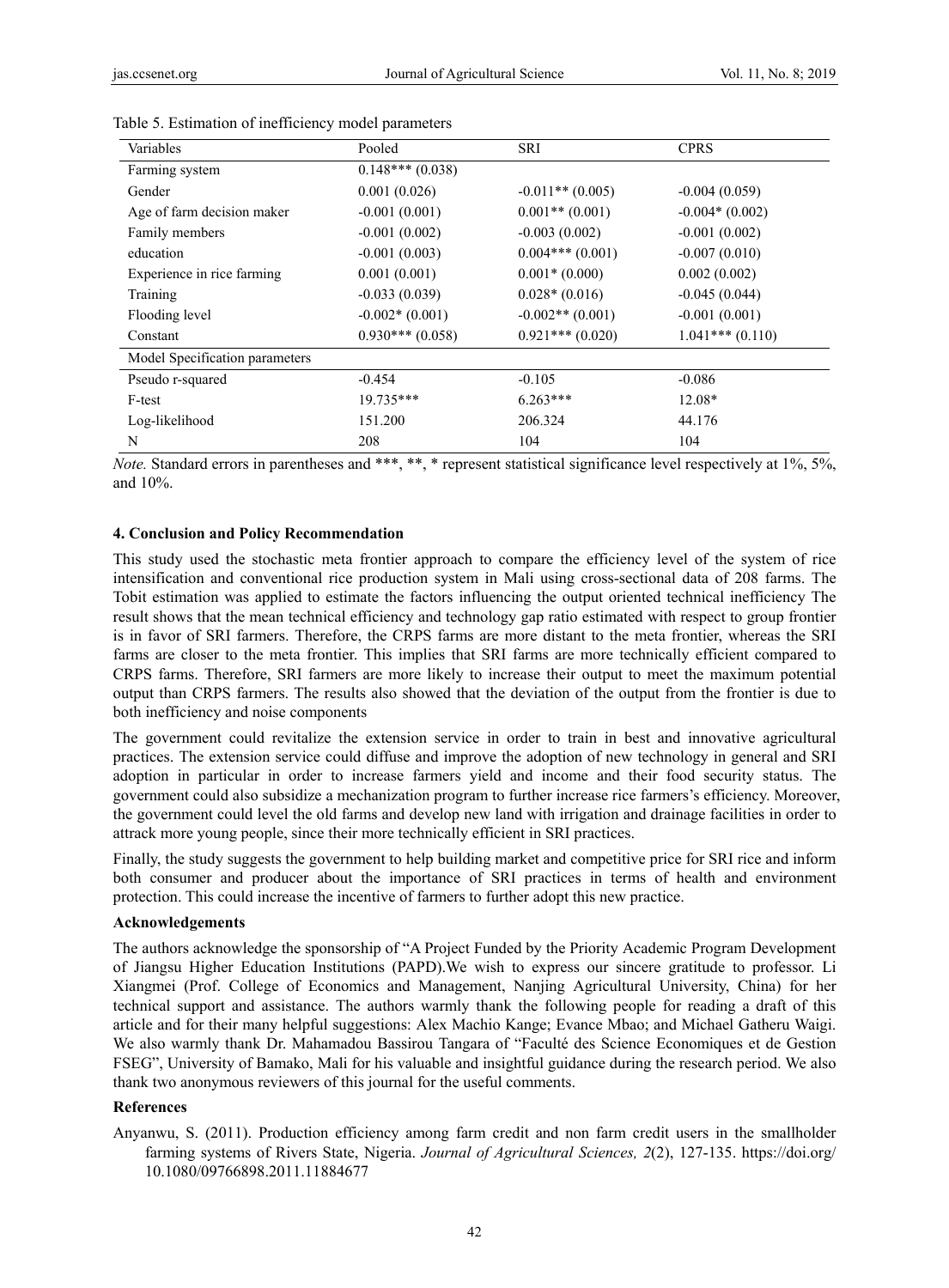- ARPASO. (2018). *Malijet*. Retrieved from http://malijet.com/actualite\_economique\_du\_mali/166643-promotion -du-systeme-de-riziculture-intensif-sri-le-giz-chez-les.html
- Audibert, M. (1997). Technical inefficiency effects among paddy farmers in the villages of the 'Office du Niger', Mali, West Africa. *Journal of Productivity Analysis, 8*(4), 379-394. https://doi.org/10.1023/A:1007 767508848
- Balie, J., Aparisi, A. M., Gourichon, H., Diakite, L., & Diallo, F. (2013). Analysis of incentives to rice production in the area of the Office du Niger in Mali. *Cahiers Agricultures, 22*(5), 353-360.
- Battese, G. E., Rao, D. P., & O'donnell, C. J. (2004). A metafrontier production function for estimation of technical efficiencies and technology gaps for firms operating under different technologies. *Journal of Productivity Analysis, 21*(1), 91-103. https://doi.org/10.1023/B:PROD.0000012454.06094.29
- Coulibaly, A., Savadogo, K., & Diakité, L. (2017). Les Déterminants De L'efficience Technique Des Riziculteurs De L'office Du Niger Au Mali The Office Niger Rice Farmers' Technical Efficiency Determinants in Mali. *Journal of Agriculture and Environmental Sciences, 6*(2), 88-97. https://doi.org/ 10.15640/jaes.v6n2a9
- Dhungana, B. R., Nuthall, P. L., & Nartea, G. V. (2004). Measuring the economic inefficiency of Nepalese rice farms using data envelopment analysis. *Australian Journal of Agricultural and Resource Economics, 48*(2), 347-369. https://doi.org/10.1111/j.1467-8489.2004.00243.x
- Diamoutene, A. K., Diakite, L., & Coulibalily, A. (2018). Seed Production and Technical Efficiency of Sorghum Farmers in Mali. *Journal of Agriculture and Environmental Sciences, 7*(1), 66-75. https://doi.org/10.15640/ jaes.v7n1a7
- Gajigo, O., Denning, G., & Dawe, D. (2010). Rice in Africa: Will imports continue to grow? *The Rice Crisis: Markets, Policies and Food Security* (pp. 163-187).
- He, C. (2010). Effects of furrow irrigation on the growth, production, and water use efficiency of direct sowing rice. *The Scientific World Journal, 10*, 1483-1497. https://doi.org/10.1100/tsw.2010.146
- Huang, C. J., Huang, T.-H., & Liu, N.-H. (2014). A new approach to estimating the metafrontier production function based on a stochastic frontier framework. *Journal of Productivity Analysis, 42*(3), 241-254. https://doi.org/10.1007/s11123-005-4933-4
- Koirala, K. H., Mishra, A. K., & Mohanty, S. (2014). *Determinants of rice productivity and technical efficiency in the Philippines*.
- Mailena, L., Shamsudin, M. N., Radam, A., & Mohamed, Z. (2014). Efficiency of rice farms and its determinants: Application of stochastic frontier analysis. *Trends and Applied Sciences Research, 9*, 360-371. https://doi.org/10.3923/tasr.2014.360.371
- Mariano, M. J., Villano, R. A., Fleming, E. M., & Acda, R. (2010). *Metafrontier Analysis of Farm-Level Efficiencies and Environmental-technology Gaps in Philippine Rice Farming*. Retrieved from
- O'Donnell, C. J., Rao, D. P., & Battese, G. E. (2008). Metafrontier frameworks for the study of firm-level efficiencies and technology ratios. *Empirical economics, 34*(2), 231-255. https://doi.org/10.1007/s00181- 007-0119-4
- Onumah, J. A., Onumah, E. E., Al-Hassan, R. M., & Bruemmer, B. (2013). *Meta-frontier analysis of organic and conventional cocoa production in Ghana*. https://doi.org/10.17221/128/2012-AGRICECON
- ORYZA. (2014). Retrieved from http://www.oryza.com/op-ed/whos-topping-list-highest-rice-yields-subsaharan-africa
- Roy, A. (2010). L'initiative riz au Mali: Une réponse politique à l'insécurité alimentaire? *Politique africaine, 3*, 87-105. https://doi.org/10.3917/polaf.119.0087
- SRI-RICE. (2012). Retrieved from http://sririce.org
- Styger, E., Attaher, M. A., Guindo, H., Ibrahim, H., Diaty, M., Abba, I., & Traore, M. (2011). Application of system of rice intensification practices in the arid environment of the Timbuktu region in Mali. *Paddy and Water Environment, 9*(1), 137-144. https://doi.org/10.1007/s10333-010-0237-z
- Styger, E., & Traoré, G. (2018). *50,000 Farmers in 13 Countries: Results from Scaling up the System of Rice Intensification in West Africa*. Retrieved from https://sriwestafrica.org